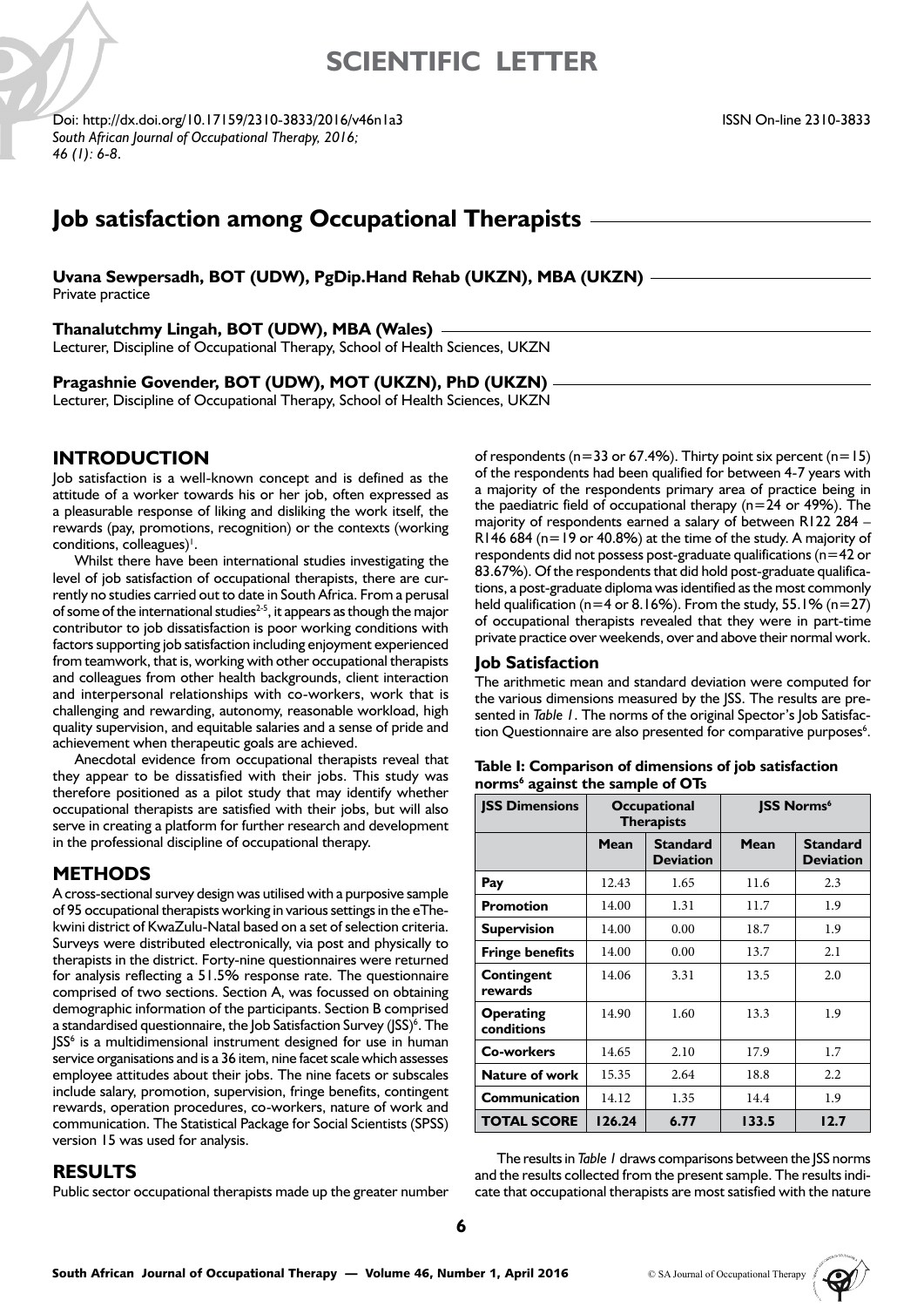of their work (mean=15.35), followed by the operating conditions (mean=14.90;  $SD=1.60$ ) and their co-workers (mean=14.65; SD=2.10). They are, however, less satisfied with promotional opportunities (mean=14.00;  $SD = 1.31$ ) and least satisfied with the pay they receive (mean= $12.43$ ; SD= $1.65$ ).

**Dissatisfaction versus Satisfaction**



**Figure 1: Level of Job Satisfaction**

*Figure 1* shows the results of the cut scores of the JSS, reflecting the level of job satisfaction experienced by occupational therapists. Spector<sup>6</sup> derived the following cut scores to represent dissatisfaction versus satisfaction, 36 to 108 for dissatisfaction, 44 to 216 for satisfaction, And between 108 and 144 for ambivalent. *Figure 1*  shows that the scale with the highest percentage of dissatisfaction was pay, and that with the highest level of satisfaction was nature of work. Overall, all participants were classified as ambivalent (unsure).

#### **Job Satisfaction and demographic variables**

No significant associations were found between demographic variables and overall job satisfaction.

## **DISCUSSION**

This study sought to determine the level of job satisfaction in a cohort of occupational therapists within one district of KwaZulu-Natal. The results suggest that overall, occupational therapists are unsure (ambivalent) of their level of job satisfaction. Occupational therapists appeared to experience the highest level of satisfaction with the nature of their work, operating conditions and working with co-workers, whilst pay (salary) was a major source of job dissatisfaction. The average salary level of occupational therapists in the sample was between R122 841 to R146 684. The results also indicated that 55.1% of occupational therapists were involved in part-time practice in addition to the full time work within the public sector. The reason for taking up part-time work was identified by all occupational therapists as being for the reward of additional income, which suggests dissatisfaction with their salary structures at the time. Moreover, occupational therapists reflected that the lack of promotional opportunities contributed significantly to their lack of job satisfaction. At the time of the study, clinical posts in the province spanned three tiers: grade 1 (newly qualified therapists to up to nine years of experience), grade two (minimum 10 years of experience) and grade three (minimum 20 years of experience). This suggested that clinical posts did not span many promotional levels, thereby inhibiting one's ability to progress professionally within the clinical field which in turn has implications for salary progression.

A number of reasons may have attributed to salary and promotional opportunities being inadequate for therapists. It may be apparent that the salary scales and structure within the public sector at the time was inadequate in meeting therapists' day to day living costs, with therapists therefore seeking external employment to supplement their income. Seeking better opportunities outside of the public sector may have been part of the attraction for therapists at the time. A recommendation would thus have been to revisit service conditions and salary structures of health care professionals within the public sector. Congruent with this, opportunities for

> promotions and upward mobility needs to be implemented to influence personal satisfaction for those therapists remaining in the public sector given that the nature of the work was a huge source of satisfaction.

> An important factor to consider at this point was that this study was undertaken just prior to the moratorium passed by the KwaZulu-Natal provincial administration on private remunerative work<sup>7</sup> and during the introduction of the occupation-specific (remuneration and careerprogression) dispensation (OSD)<sup>8</sup>. The introduction of OSD was in response to the increased need for a remuneration system that was to take into consideration the scarcity of skills, relevant experience including the supply and demand of practitioners. Against this backdrop of OSD, the Public Service Co-ordinating Bargaining Council (PSCBC) Resolution 1 of 2007 was created as an agreement on the salary increase and improvement in working conditions<sup>8</sup>. The allied health cluster (one of four) with 56 categories included professionals, assistants and technicians for occupational therapy, amidst other categories<sup>8</sup>. One of the objectives was

to provide clear salary and career progression measures based on, amongst others, competence and performance and to reward the skills and professional competencies<sup>8</sup>.

Given these vital changes to the public sector, the situation may have changed with public sector therapists. A follow up study to determine levels of satisfaction may be useful in understanding the potential impact of these measures, namely, OSD and moratorium on private remunerative work.

# **CONCLUSION AND RECOMMENDATIONS**

This study provides initial data on the level of job satisfaction in a small group of occupational therapists and may be used as a starting point to determine factors that enhance a positive work experience and satisfaction in the profession. It has emerged that pay and promotional opportunities appear to be the two dimensions of work that therapists are dissatisfied with. There has been advocacy for allied health professions, amongst others, with the introduction of OSD to respond to the pay and promotional issues that were of concern. As mentioned above, studies to investigate the impact and influence of these changes within the public sector may be useful in understanding whether occupational therapists indeed remain satisfied in their jobs.

On a micro-level, employing bodies may be encouraged to evaluate components of job satisfaction amongst occupational therapists to ensure that suitable career path opportunities are developed for them as part of the retention policy of the employing body. Perhaps there may also be a need for additional research to investigate the potential relationships and the effect these variables and other extraneous variables, such as role ambiguity, job level, contingent rewards and working conditions, may have on job satisfaction amongst occupational therapists and for measures to be put into place to address these issues.

## **REFERENCES**

- 1. Vandenbos GR. APA dictionary of psychology. Washington, DC: American Psychological Association, 2007.
- 2. Davis GL & Bordieri JE. Perceived autonomy and job satisfaction in occupational therapists. American Journal of Occupational Therapy, 1988, 42(9): 591-595.
- 3. Hellickson L, Knapp D & Ritter S. Comparison of Job satisfaction in occupational therapy settings. University of Wisconsin-La Crosse Journal of Undergraduate Research, 2000,3: 293-300.
- Freda M. Retaining occupational therapists in rehabilitation settings: